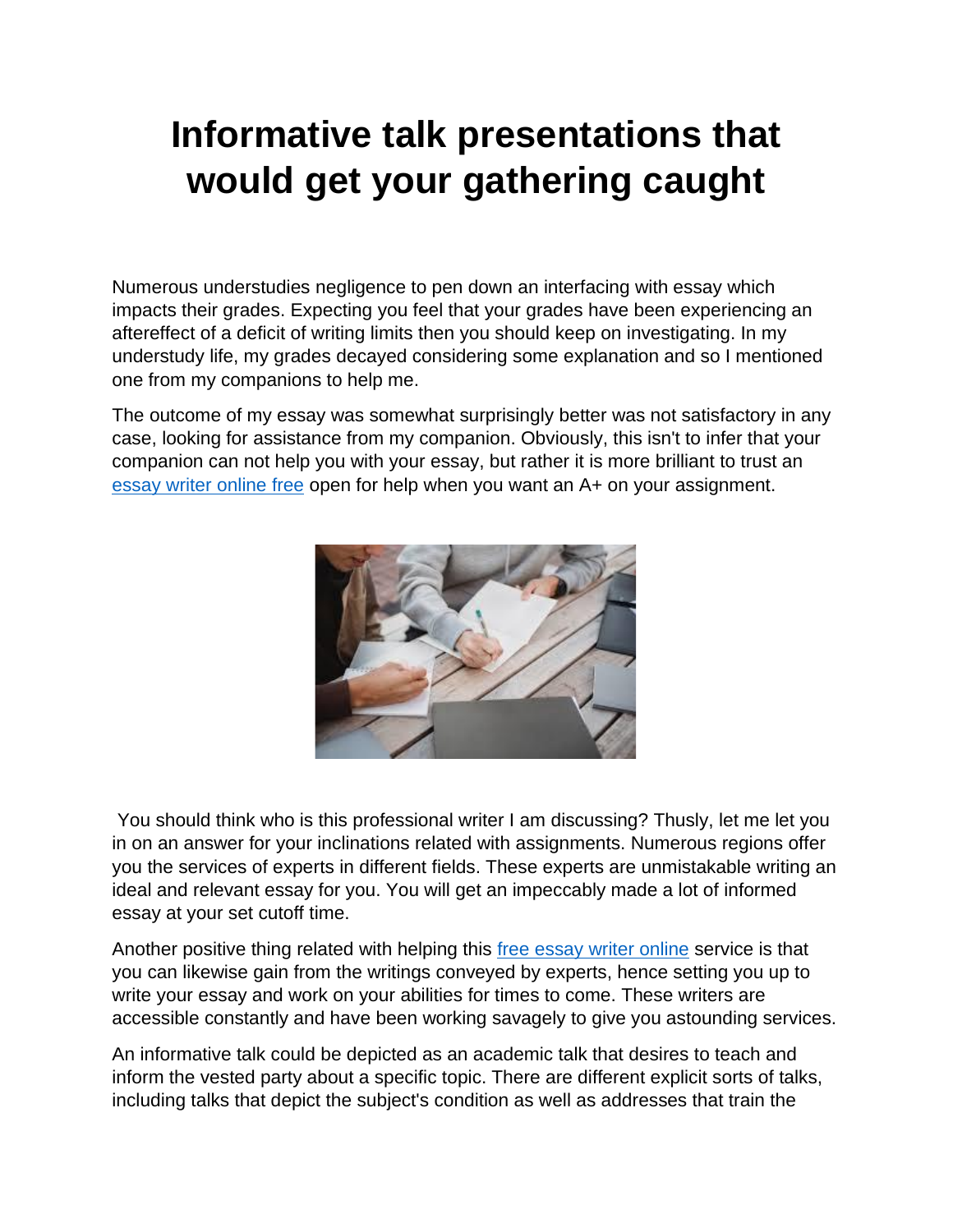group concerning how to execute a specific movement. To spread it out just, such discussions inform you about a particular topic completely.

While presenting your discussion, particularly an informative one, you should search for a working communicating with start. It is a botch assuming you assume that the gathering is themselves included and zeroing in on you, as a matter of fact. You shouldn't assume that swarm members are gotten, subsequently do anything it takes not to start your syndicated program in an ordinary manner.

To make a catch that perpetually catches their eye as well as their inventive mind, you should guarantee the gathering's investment during your discussion as a discussion. Usage of different approaches to managing get your group members can give your discussion memorable or you can talk with [free essay writers.](https://youressaywriter.net/)

• You can get the warning of the gathering by astonishing the gathering. Start with the financial worth of the topic which can get them.

• To demand the idea, you can introduce them a solicitation concerning anything related with the topic. This would guarantee their dynamic interest.

• You can start off your discussion utilizing a metaphor, for instance, portray a little story. Accordingly, you can help the creative mind of the gathering through including metaphor as a tool.

• Another method for managing presenting your topic of talk, you can basically convey an issue related with the topic with clearness which moves the gathering to consider it. Starting your show with specific terms could get your group better.

• Your show ought to be so that resounds with the gathering and their considerations and inventive cerebrum should synchronize with that of yours. For this, you can utilize inventive systems like illusionary correspondence that fans out an image about the topic.

• You ought not be rehashing some things, rather a brief talk conveyed with clearness, particularly from the introductory area is fundamental.

• You can utilize another catch for presenting your topic by utilizing generally speaking around perceived statements and considerations. Later utilize standard information to struggle with the statement and encourage counterarguments.

• You can get the gathering by giving a reference of some striking historical occasion and for authenticity as well as the statement of your information.